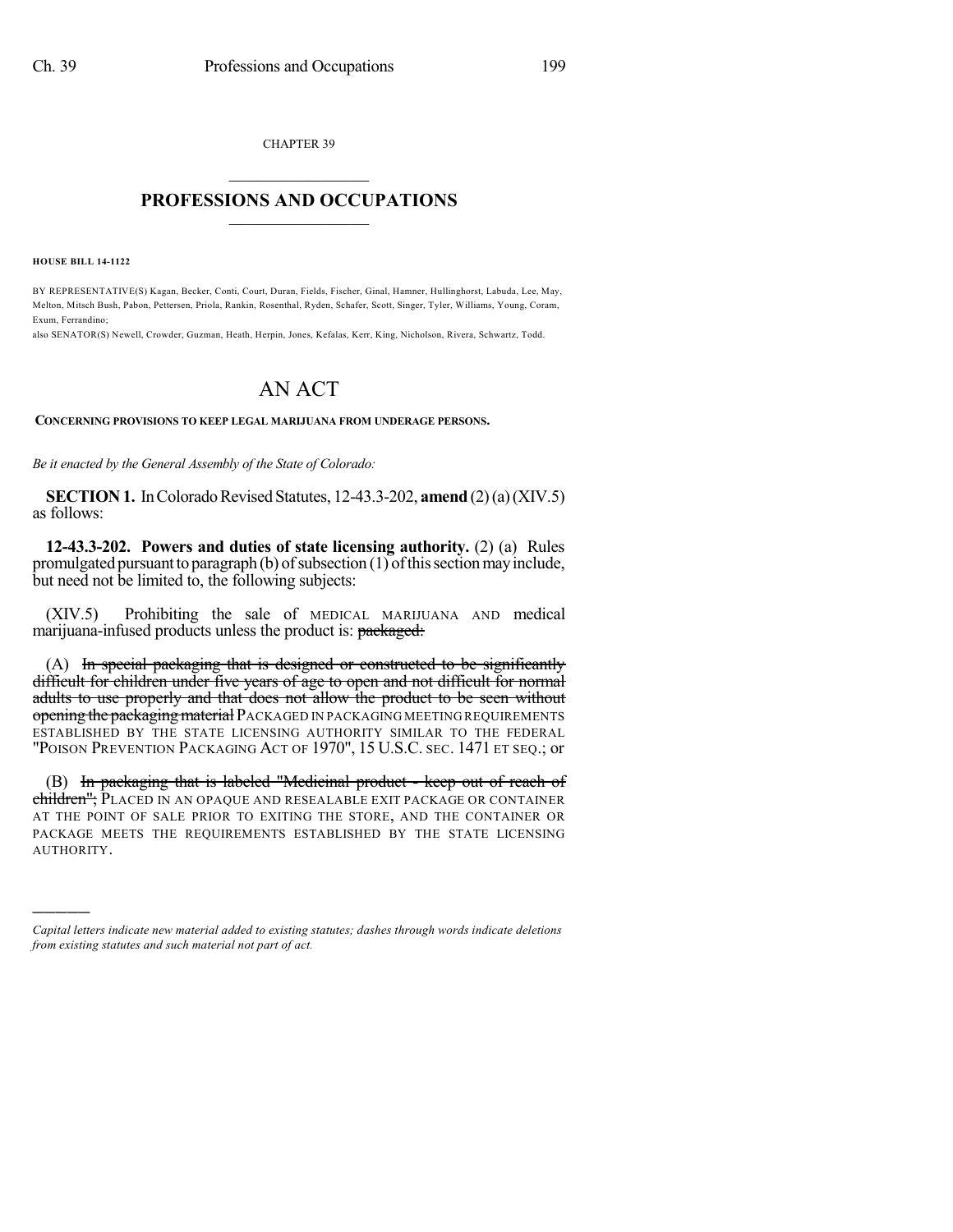**SECTION 2.** In Colorado Revised Statutes, 12-43.4-402, **amend** (3) (b) as follows:

**12-43.4-402. Retail marijuana store license - repeal.** (3) (b) (I) Prior to initiating a sale, the employee of the retail marijuana store making the sale shall verify that the purchaser has a valid identification card showing the purchaser is twenty-one years of age or older.If a person under twenty-one years of age presents a fraudulent proof of age, any action relying on the fraudulent proof of age shall not be grounds for the revocation or suspension of any license issued under this article.

(II)(A) IF A RETAIL MARIJUANA STORE LICENSEE OR EMPLOYEE HAS REASONABLE CAUSE TO BELIEVE THAT A PERSON IS UNDER TWENTY-ONE YEARS OF AGE AND IS EXHIBITING FRAUDULENT PROOF OF AGE IN AN ATTEMPT TO OBTAIN ANY RETAIL MARIJUANA OR MARIJUANA-INFUSED PRODUCT, THE LICENSEE OR EMPLOYEE IS AUTHORIZED TO CONFISCATE SUCH FRAUDULENT PROOF OF AGE, IF POSSIBLE, AND SHALL, WITHIN SEVENTY-TWO HOURS AFTER THE CONFISCATION, REMIT TO A STATE OR LOCAL LAW ENFORCEMENT AGENCY. THE FAILURE TO CONFISCATE SUCH FRAUDULENT PROOF OF AGE OR TO REMIT TO A STATE OR LOCAL LAW ENFORCEMENT AGENCY WITHIN SEVENTY-TWO HOURS AFTER THE CONFISCATION DOES NOT CONSTITUTE A CRIMINAL OFFENSE.

(B) IF A RETAIL MARIJUANA STORE LICENSEE OR EMPLOYEE BELIEVES THAT A PERSON IS UNDER TWENTY-ONE YEARS OF AGE AND IS EXHIBITING FRAUDULENT PROOF OF AGE IN AN ATTEMPT TO OBTAIN ANY RETAIL MARIJUANA OR RETAIL MARIJUANA-INFUSED PRODUCT, THE LICENSEE OR EMPLOYEE OR ANY PEACE OR POLICE OFFICER, ACTING IN GOOD FAITH AND UPON PROBABLE CAUSE BASED UPON REASONABLE GROUNDS THEREFOR, MAY DETAIN AND QUESTION SUCH PERSON IN A REASONABLE MANNER FOR THE PURPOSE OF ASCERTAINING WHETHER THE PERSON IS GUILTY OF ANY UNLAWFUL ACT REGARDING THE PURCHASE OF RETAIL MARIJUANA. THE QUESTIONING OF A PERSON BY AN EMPLOYEE OR A PEACE OR POLICE OFFICER DOES NOT RENDER THE LICENSEE, THE EMPLOYEE, OR THE PEACE OR POLICE OFFICER CIVILLY OR CRIMINALLY LIABLE FOR SLANDER,FALSE ARREST,FALSE IMPRISONMENT, MALICIOUS PROSECUTION, OR UNLAWFUL DETENTION.

**SECTION 3.** In Colorado Revised Statutes, 12-43.4-901, **amend** (4) (e) and (6) as follows:

**12-43.4-901. Unlawful acts - exceptions - repeal.** (4) It is unlawful for any person licensed to sell retail marijuana or retail marijuana products pursuant to this article:

(e) To sell OR PERMIT THE SALE OF retail marijuana or retail marijuana products to a person under twenty-one years of age; without checking the person's identification;

(6) A person who commits any acts that are unlawful pursuant to this article or the rules authorized and adopted pursuant to this article commits a class 2 misdemeanor and shall be punished as provided in section 18-1.3-501, C.R.S.; except for violations that would also constitute THAT A VIOLATION OF PARAGRAPH (e) OF SUBSECTION (4) OF THIS SECTION IS A CLASS 1 MISDEMEANOR AND SHALL BE PUNISHED AS PROVIDED IN SECTION 18-1.3-501, C.R.S. IF A VIOLATION OF THIS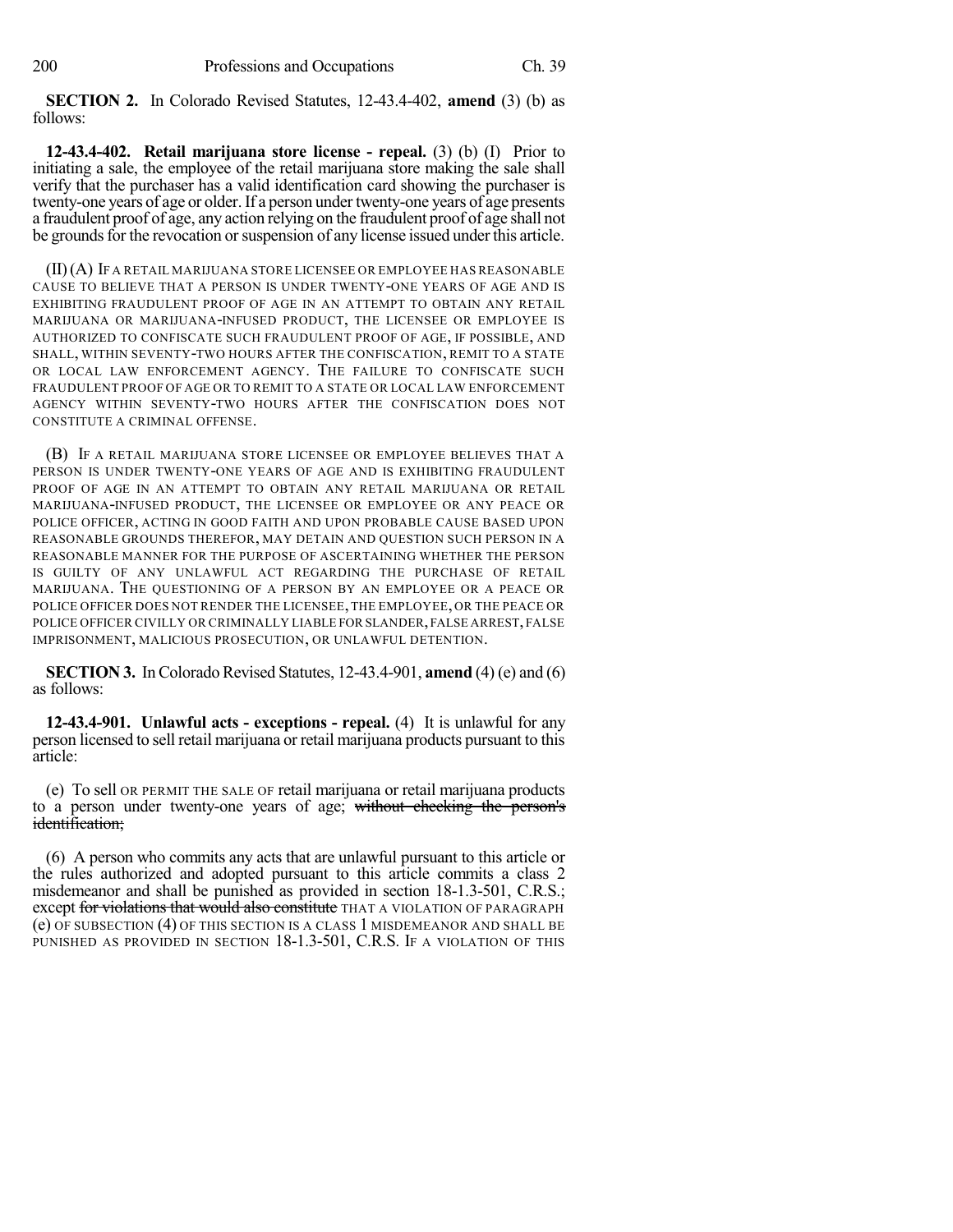ARTICLE OR THE RULES AUTHORIZED AND ADOPTED PURSUANT TO THIS ARTICLE ALSO CONSTITUTES a violation of title 18, C.R.S., which THE violation shall be charged and prosecuted pursuant to title 18, C.R.S.

**SECTION 4.** In Colorado Revised Statutes, 18-18-102, **add** (14.5) and (16.5) as follows:

**18-18-102. Definitions.** As used in this article:

(14.5) "ENCLOSED" MEANS A PERMANENT OR SEMI-PERMANENT AREA COVERED AND SURROUNDED ON ALL SIDES.TEMPORARY OPENING OF WINDOWS OR DOORS OR THE TEMPORARY REMOVAL OF WALL OR CEILING PANELS DOES NOT CONVERT THE AREA INTO AN UNENCLOSED SPACE.

(16.5) "LOCKED SPACE" MEANS SECURED AT ALL POINTS OF INGRESS OR EGRESS WITH A LOCKING MECHANISM DESIGNED TO LIMIT ACCESS SUCH AS WITH A KEY OR COMBINATION LOCK.

**SECTION 5.** In Colorado Revised Statutes, 18-18-406, **amend** (3) as follows:

**18-18-406. Offenses relating to marijuana and marijuana concentrate.** (3) (a) It is unlawful for a person to knowingly cultivate, grow, or produce a marijuana plant or knowingly allow a marijuana plant to be cultivated, grown, or produced on land that the person owns, occupies, or controls. A person who violates the provisions of this subsection (3) commits:

 $(a)$  (I) A level 3 drug felony if the offense involves more than thirty plants;

 $\left(\frac{b}{b}\right)$  (II) A level 4 drug felony if the offense involves more than six but not more than thirty plants; or

 $\overline{(e)}$  (III) A level 1 drug misdemeanor if the offense involves not more than six plants.

(b) IT IS NOT A VIOLATION OF THIS SUBSECTION (3) IF:

(I) THE PERSON IS LAWFULLY CULTIVATING MEDICAL MARIJUANA PURSUANT TO THE AUTHORITY GRANTED IN SECTION 14 OF ARTICLE XVIII OF THE STATE CONSTITUTION; OR

(II) THE PERSON IS LAWFULLY CULTIVATING MARIJUANA IN AN ENCLOSED AND LOCKED SPACE PURSUANT TO THE AUTHORITY GRANTED IN SECTION 16 OF ARTICLE XVIII OF THE STATE CONSTITUTION; EXCEPT THAT, IF THE CULTIVATION AREA IS LOCATED IN A RESIDENCE AND:

(A) APERSON UNDER TWENTY-ONE YEARS OF AGE LIVES AT THE RESIDENCE, THE CULTIVATION AREA ITSELF MUST BE ENCLOSED AND LOCKED; AND

(B) IF NO PERSON UNDER TWENTY-ONE YEARS OF AGE LIVES AT THE RESIDENCE, THE EXTERNAL LOCKS OF THE RESIDENCE CONSTITUTES AN ENCLOSED AND LOCKED SPACE. IF A PERSON UNDER TWENTY-ONE YEARS OF AGE ENTERS THE RESIDENCE, THE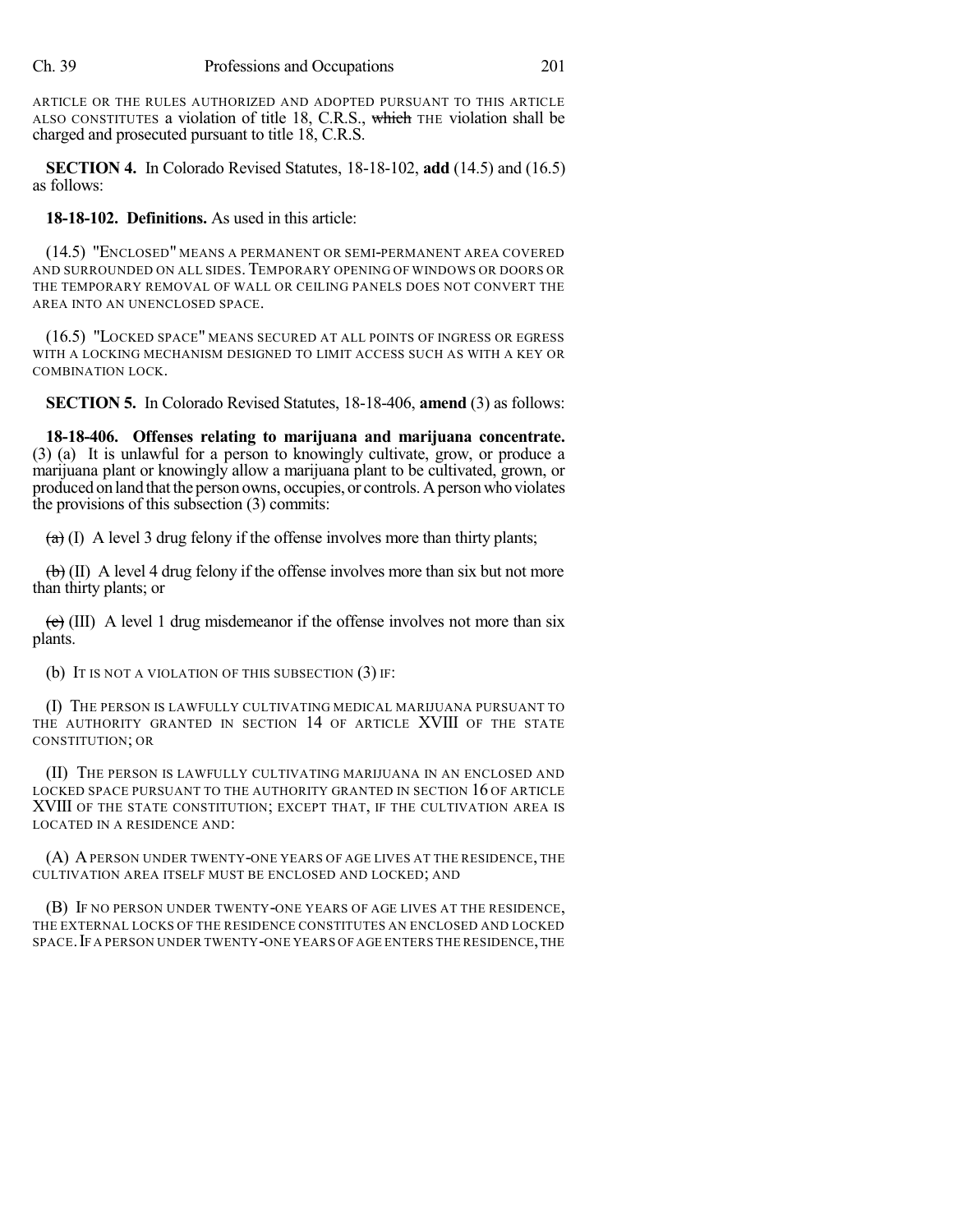PERSON MUST ENSURE THAT ACCESS TO THE CULTIVATION SITE IS REASONABLY RESTRICTED FOR THE DURATION OF THAT PERSON'S PRESENCE IN THE RESIDENCE.

**SECTION 6.** In Colorado Revised Statutes, 12-43.3-104, **add** (10.5) and (14.5) as follows:

**12-43.3-104. Definitions.** As used in this article, unless the context otherwise requires:

(10.5) "OPAQUE" MEANS THAT THE PACKAGING DOES NOT ALLOW THE PRODUCT TO BE SEEN WITHOUT OPENING THE PACKAGING MATERIAL.

(14.5) "RESEALABLE"MEANS THAT THE PACKAGE CONTINUES TO FUNCTION WITH EFFECTIVENESS SPECIFICATIONS, WHICH SHALL BE ESTABLISHED BY THE STATE LICENSING AUTHORITY SIMILAR TO THE FEDERAL "POISON PREVENTION PACKAGING ACT OF 1970", 15 U.S.C. SEC. 1471 ET SEQ., FOR THE NUMBER OF OPENINGS AND CLOSINGS CUSTOMARY FOR ITS SIZE AND CONTENTS, WHICH SHALL BE DETERMINED BY THE STATE LICENSING AUTHORITY.

**SECTION 7.** InColorado Revised Statutes, 12-43.4-103, **add** (10.5) and (14.5) as follows:

**12-43.4-103. Definitions.** As used in this article, unless the context otherwise requires:

(10.5) "OPAQUE" MEANS THAT THE PACKAGING DOES NOT ALLOW THE PRODUCT TO BE SEEN WITHOUT OPENING THE PACKAGING MATERIAL.

(14.5) "RESEALABLE" MEANS THAT THE PACKAGE CONTINUES TO FUNCTION WITH EFFECTIVENESS SPECIFICATIONS, WHICH SHALL BE ESTABLISHED BY THE STATE LICENSING AUTHORITY SIMILAR TO THE FEDERAL "POISON PREVENTION PACKAGING ACT OF 1970", 15 U.S.C. SEC. 1471 ET SEQ., FOR THE NUMBER OF OPENINGS AND CLOSINGS CUSTOMARY FOR ITS SIZE AND CONTENTS, WHICH SHALL BE DETERMINED BY THE STATE LICENSING AUTHORITY.

**SECTION 8.** In Colorado Revised Statutes, 12-43.4-202, **amend** (3) (c) (I) introductory portion and  $(3)$  (c) (III) (B) as follows:

**12-43.4-202. Powers and duties of state licensing authority - rules.**  $(3)(c)$  Rules promulgated pursuant to paragraph (b) of subsection (2) of this section must also include the following subjects, and the state licensing authority may seek the assistance of the department of public health and environment when necessary before promulgating the rules:

(I) Signage,marketing, and advertising, including but not limited to a prohibition on mass-market campaigns that have a high likelihood of reaching minors PERSONS UNDER TWENTY-ONE YEARS OF AGE and other such rules that may include:

(III) Prohibiting the sale of retail marijuana and retail marijuana products unless:

(B) The product is placed in an OPAQUE AND RESEALABLE exit package or